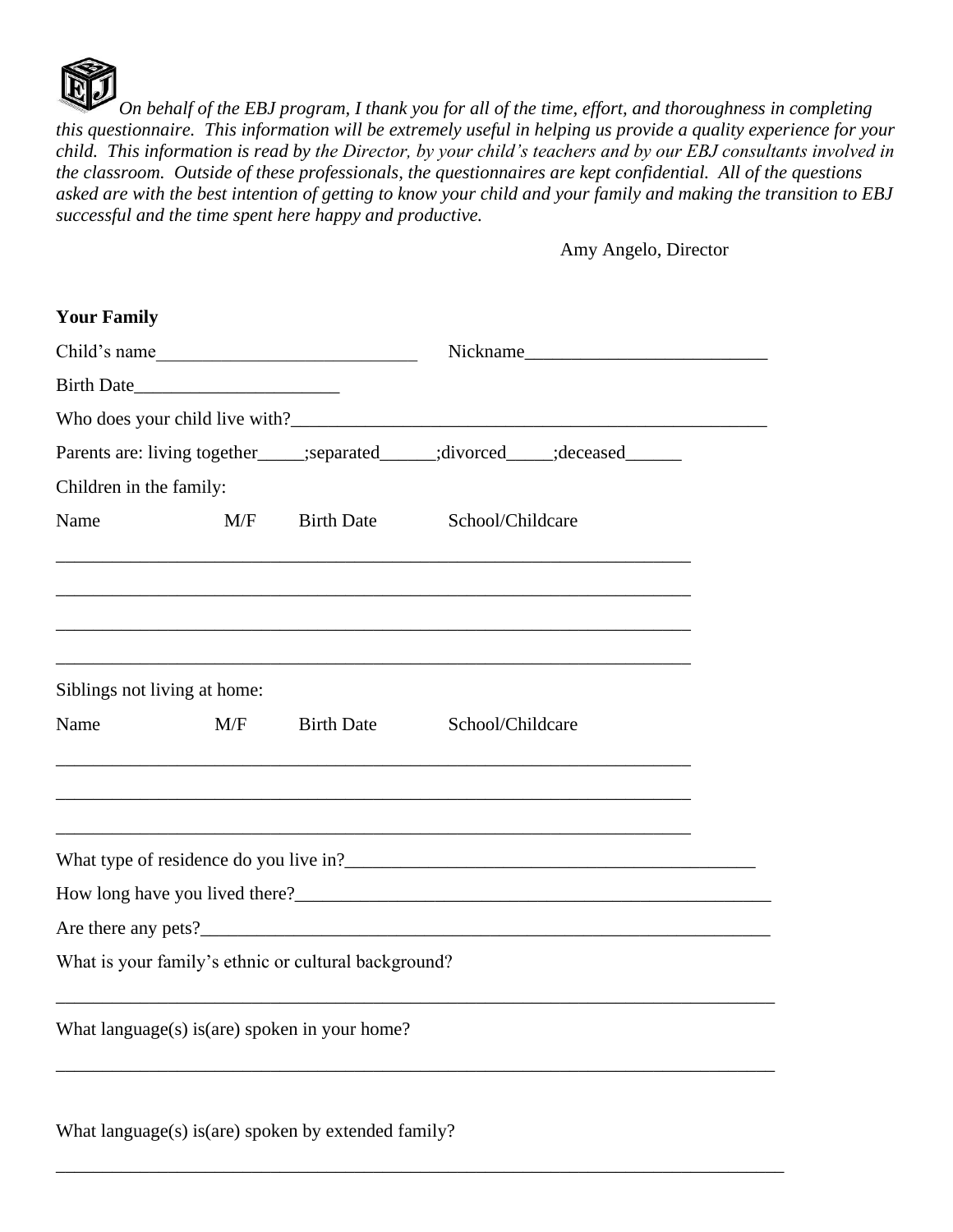How comfortable are you speaking and reading English and would you need help from EBJ? EBJ can provide a translator

\_\_\_\_\_\_\_\_\_\_\_\_\_\_\_\_\_\_\_\_\_\_\_\_\_\_\_\_\_\_\_\_\_\_\_\_\_\_\_\_\_\_\_\_\_\_\_\_\_\_\_\_\_\_\_\_\_\_\_\_\_\_\_\_\_\_\_\_\_\_\_\_\_\_\_\_\_\_

\_\_\_\_\_\_\_\_\_\_\_\_\_\_\_\_\_\_\_\_\_\_\_\_\_\_\_\_\_\_\_\_\_\_\_\_\_\_\_\_\_\_\_\_\_\_\_\_\_\_\_\_\_\_\_\_\_\_\_\_\_\_\_\_\_\_\_\_\_\_\_\_\_\_\_\_\_\_

\_\_\_\_\_\_\_\_\_\_\_\_\_\_\_\_\_\_\_\_\_\_\_\_\_\_\_\_\_\_\_\_\_\_\_\_\_\_\_\_\_\_\_\_\_\_\_\_\_\_\_\_\_\_\_\_\_\_\_\_\_\_\_\_\_\_\_\_\_\_\_\_\_\_\_\_\_\_

\_\_\_\_\_\_\_\_\_\_\_\_\_\_\_\_\_\_\_\_\_\_\_\_\_\_\_\_\_\_\_\_\_\_\_\_\_\_\_\_\_\_\_\_\_\_\_\_\_\_\_\_\_\_\_\_\_\_\_\_\_\_\_\_\_\_\_\_\_\_\_\_\_\_\_\_\_\_

\_\_\_\_\_\_\_\_\_\_\_\_\_\_\_\_\_\_\_\_\_\_\_\_\_\_\_\_\_\_\_\_\_\_\_\_\_\_\_\_\_\_\_\_\_\_\_\_\_\_\_\_\_\_\_\_\_\_\_\_\_\_\_\_\_\_\_\_\_\_\_\_\_\_\_\_\_\_

\_\_\_\_\_\_\_\_\_\_\_\_\_\_\_\_\_\_\_\_\_\_\_\_\_\_\_\_\_\_\_\_\_\_\_\_\_\_\_\_\_\_\_\_\_\_\_\_\_\_\_\_\_\_\_\_\_\_\_\_\_\_\_\_\_\_\_\_\_\_\_\_\_\_\_\_\_\_

\_\_\_\_\_\_\_\_\_\_\_\_\_\_\_\_\_\_\_\_\_\_\_\_\_\_\_\_\_\_\_\_\_\_\_\_\_\_\_\_\_\_\_\_\_\_\_\_\_\_\_\_\_\_\_\_\_\_\_\_\_\_\_\_\_\_\_\_\_\_\_\_\_\_\_\_\_\_

\_\_\_\_\_\_\_\_\_\_\_\_\_\_\_\_\_\_\_\_\_\_\_\_\_\_\_\_\_\_\_\_\_\_\_\_\_\_\_\_\_\_\_\_\_\_\_\_\_\_\_\_\_\_\_\_\_\_\_\_\_\_\_\_\_\_\_\_\_\_\_\_\_\_\_\_\_\_

\_\_\_\_\_\_\_\_\_\_\_\_\_\_\_\_\_\_\_\_\_\_\_\_\_\_\_\_\_\_\_\_\_\_\_\_\_\_\_\_\_\_\_\_\_\_\_\_\_\_\_\_\_\_\_\_\_\_\_\_\_\_\_\_\_\_\_\_\_\_\_\_\_\_\_\_\_\_

\_\_\_\_\_\_\_\_\_\_\_\_\_\_\_\_\_\_\_\_\_\_\_\_\_\_\_\_\_\_\_\_\_\_\_\_\_\_\_\_\_\_\_\_\_\_\_\_\_\_\_\_\_\_\_\_\_\_\_\_\_\_\_\_\_\_\_\_\_\_\_\_\_\_\_\_\_\_

\_\_\_\_\_\_\_\_\_\_\_\_\_\_\_\_\_\_\_\_\_\_\_\_\_\_\_\_\_\_\_\_\_\_\_\_\_\_\_\_\_\_\_\_\_\_\_\_\_\_\_\_\_\_\_\_\_\_\_\_\_\_\_\_\_\_\_\_\_\_\_\_\_\_\_\_\_\_

\_\_\_\_\_\_\_\_\_\_\_\_\_\_\_\_\_\_\_\_\_\_\_\_\_\_\_\_\_\_\_\_\_\_\_\_\_\_\_\_\_\_\_\_\_\_\_\_\_\_\_\_\_\_\_\_\_\_\_\_\_\_\_\_\_\_\_\_\_\_\_\_\_\_\_\_\_\_

Are there any children's books in a language other than English that you can translate and share with EBJ?

Are there any specific traditions, objects, or foods relating to your culture that EBJ should be aware of?\_\_\_\_\_\_\_\_\_\_\_\_\_\_\_\_\_\_\_\_\_\_\_\_\_\_\_\_\_\_\_\_\_\_\_\_\_\_\_\_\_\_\_\_\_\_\_\_\_\_\_\_\_\_\_\_\_\_\_\_\_\_\_\_\_\_\_\_\_\_

Does your current religious affiliation or background interact with your child's experience at  $EBJ$ ?

What values are important to your family?

Does your family celebrate birthdays?

Would you be willing to come to share your home culture with your child's class?

Child care arrangements prior to EBJ? (Name of prior program, if applicable):

What aspects of group experience has your child enjoyed the most?\_\_\_\_\_\_\_\_\_\_\_\_\_\_\_\_\_\_\_\_\_\_\_\_

What aspects of group experience has your child enjoyed the least?\_\_\_\_\_\_\_\_\_\_\_\_\_\_\_\_\_\_\_\_\_\_\_\_

What kinds of things does your child enjoy doing most?\_\_\_\_\_\_\_\_\_\_\_\_\_\_\_\_\_\_\_\_\_\_\_\_\_\_\_

|       | Does your child play with other children?____What ages, and what kind of relationship does he/she have with |
|-------|-------------------------------------------------------------------------------------------------------------|
| them? |                                                                                                             |

What television shows does your child watch, if any?\_\_\_\_\_\_\_\_\_\_\_\_\_\_\_\_\_\_\_\_\_\_\_\_\_\_\_\_\_\_\_\_\_\_\_

Does your child have a regular babysitter? Who?\_\_\_\_\_\_\_\_\_\_\_\_\_\_\_\_\_\_\_\_\_\_\_\_\_\_\_\_\_\_\_\_\_\_

Do parents work away from the home? What hours?\_\_\_\_\_\_\_\_\_\_\_\_\_\_\_\_\_\_\_\_\_\_\_\_\_\_\_\_\_\_\_\_\_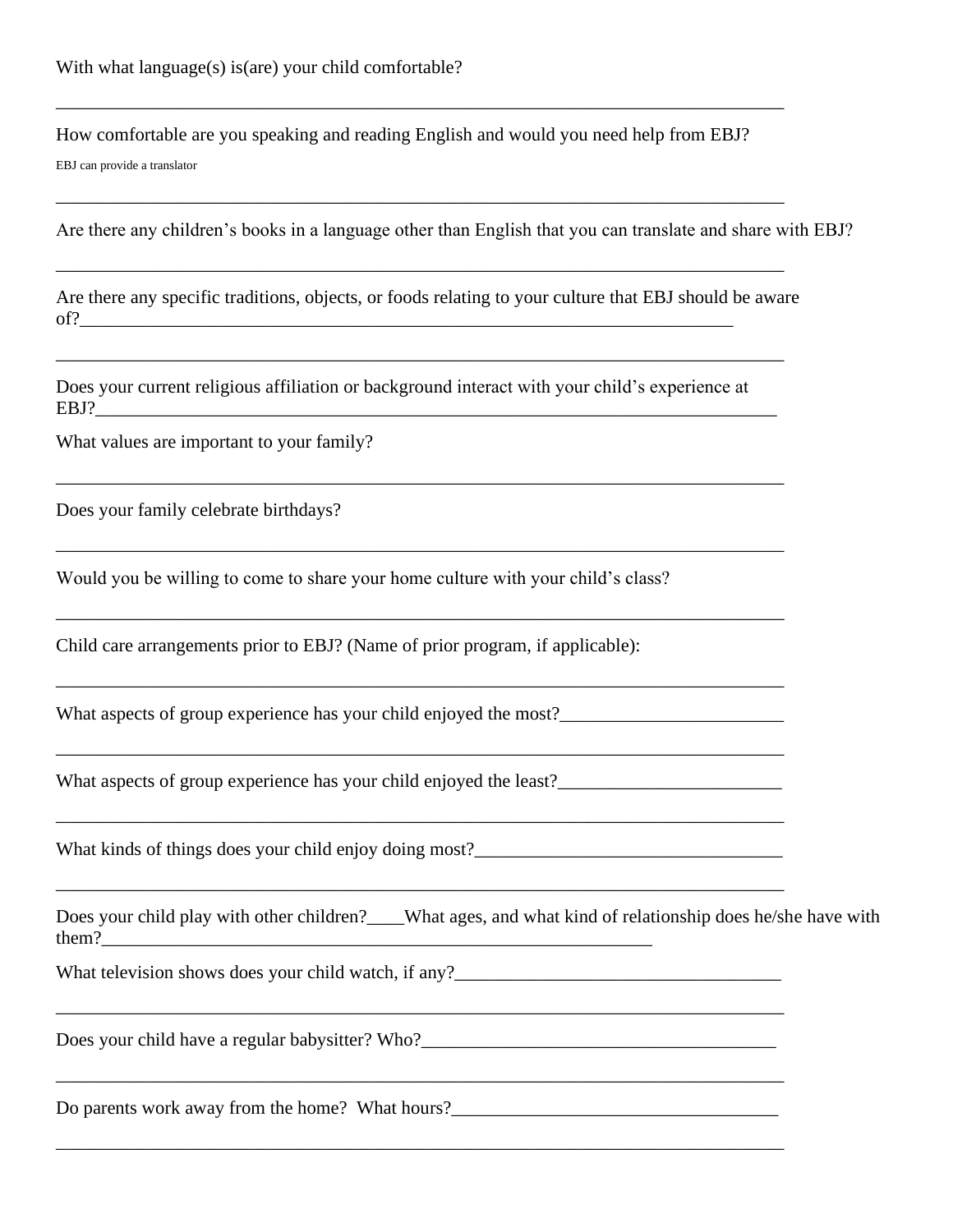What arrangements do you have when the child is ill and cannot attend EBJ and when EBJ is closed for holidays, vacations, snow days?\_\_\_\_\_\_\_\_\_\_\_\_\_\_\_\_\_\_\_\_\_\_\_\_\_\_\_\_\_\_\_\_\_\_\_\_\_\_\_\_\_\_\_

\_\_\_\_\_\_\_\_\_\_\_\_\_\_\_\_\_\_\_\_\_\_\_\_\_\_\_\_\_\_\_\_\_\_\_\_\_\_\_\_\_\_\_\_\_\_\_\_\_\_\_\_\_\_\_\_\_\_\_\_\_\_\_\_\_\_\_\_\_\_\_\_\_\_\_\_\_\_

\_\_\_\_\_\_\_\_\_\_\_\_\_\_\_\_\_\_\_\_\_\_\_\_\_\_\_\_\_\_\_\_\_\_\_\_\_\_\_\_\_\_\_\_\_\_\_\_\_\_\_\_\_\_\_\_\_\_\_\_\_\_\_\_\_\_\_\_\_\_\_\_\_\_\_\_\_\_

\_\_\_\_\_\_\_\_\_\_\_\_\_\_\_\_\_\_\_\_\_\_\_\_\_\_\_\_\_\_\_\_\_\_\_\_\_\_\_\_\_\_\_\_\_\_\_\_\_\_\_\_\_\_\_\_\_\_\_\_\_\_\_\_\_\_\_\_\_\_\_\_\_\_\_\_\_\_

## **Your Child's Health**

Describe the general health of your child.\_\_\_\_\_\_\_\_\_\_\_\_\_\_\_\_\_\_\_\_\_\_\_\_\_\_\_\_\_\_\_\_\_\_\_\_\_\_\_\_\_\_\_\_

How can you tell when your child is getting sick?\_\_\_\_\_\_\_\_\_\_\_\_\_\_\_\_\_\_\_\_\_\_\_\_\_\_\_\_\_\_\_\_

What physical or medical compromises does your child have? (vision, hearing, speech, allergies, other?) Please describe\_\_\_\_\_\_\_\_\_\_\_\_\_\_\_\_\_\_\_\_\_\_\_\_\_\_\_\_\_\_\_\_\_\_\_\_\_\_\_\_\_\_\_\_\_\_\_\_\_\_\_\_\_\_\_\_\_\_\_

Does your child take daily medication? If yes, what?

| Has your child ever been seriously ill, injured, or hospitalized? If yes, please describe the event and the reaction |  |  |  |
|----------------------------------------------------------------------------------------------------------------------|--|--|--|
| to it.                                                                                                               |  |  |  |

\_\_\_\_\_\_\_\_\_\_\_\_\_\_\_\_\_\_\_\_\_\_\_\_\_\_\_\_\_\_\_\_\_\_\_\_\_\_\_\_\_\_\_\_\_\_\_\_\_\_\_\_\_\_\_\_\_\_\_\_\_\_\_\_\_\_\_\_\_\_\_\_\_\_\_\_\_\_\_\_\_\_\_\_\_\_\_\_\_\_ \_\_\_\_\_\_\_\_\_\_\_\_\_\_\_\_\_\_\_\_\_\_\_\_\_\_\_\_\_\_\_\_\_\_\_\_\_\_\_\_\_\_\_\_\_\_\_\_\_\_\_\_\_\_\_\_\_\_\_\_\_\_\_\_\_\_\_\_\_\_\_\_\_\_\_\_\_\_\_\_\_\_\_\_\_\_\_\_\_\_

\_\_\_\_\_\_\_\_\_\_\_\_\_\_\_\_\_\_\_\_\_\_\_\_\_\_\_\_\_\_\_\_\_\_\_\_\_\_\_\_\_\_\_\_\_\_\_\_\_\_\_\_\_\_\_\_\_\_\_\_\_\_\_\_\_\_\_\_\_\_\_\_\_\_\_\_\_\_\_\_\_\_\_\_\_\_\_\_\_\_ \_\_\_\_\_\_\_\_\_\_\_\_\_\_\_\_\_\_\_\_\_\_\_\_\_\_\_\_\_\_\_\_\_\_\_\_\_\_\_\_\_\_\_\_\_\_\_\_\_\_\_\_\_\_\_\_\_\_\_\_\_\_\_\_\_\_\_\_\_\_\_\_\_\_\_\_\_\_\_\_\_\_\_\_\_\_\_\_\_\_

## **Development**

|  | Is your child adopted? | If yes, at what age? | Does he/she know? |
|--|------------------------|----------------------|-------------------|
|--|------------------------|----------------------|-------------------|

\_\_\_\_\_\_\_\_\_\_\_\_\_\_\_\_\_\_\_\_\_\_\_\_\_\_\_\_\_\_\_\_\_\_\_\_\_\_\_\_\_\_\_\_\_\_\_\_\_\_\_\_\_\_\_\_\_\_\_\_\_\_\_\_\_\_

What would you like to share with EBJ about your child's adoption?

\_\_\_\_\_\_\_\_\_\_\_\_\_\_\_\_\_\_\_\_\_\_\_\_\_\_\_\_\_\_\_\_\_\_\_\_\_\_\_\_\_\_\_\_\_\_\_\_\_\_\_\_\_\_

If not adopted, please describe your pregnancy and childbirth. \_\_\_\_\_\_\_\_\_\_\_\_\_\_\_\_\_\_\_\_\_\_\_\_\_\_\_

What was your child like as a newborn?

What are the similarities/differences in his/her temperament at this age?

|  | At what age did your child sit up alone? | Walk alone? | Say first word? |
|--|------------------------------------------|-------------|-----------------|
|--|------------------------------------------|-------------|-----------------|

\_\_\_\_\_\_\_\_\_\_\_\_\_\_\_\_\_\_\_\_\_\_\_\_\_\_\_\_\_\_\_\_\_\_\_\_\_\_\_\_\_\_\_\_\_\_\_\_\_\_\_\_\_\_\_\_\_\_\_\_\_\_\_\_\_\_\_\_\_\_\_\_\_\_\_\_\_

\_\_\_\_\_\_\_\_\_\_\_\_\_\_\_\_\_\_\_\_\_\_\_\_\_\_\_\_\_\_\_\_\_\_\_\_\_\_\_\_\_\_\_\_\_\_\_\_\_\_\_\_\_\_\_\_\_\_\_\_\_\_\_\_\_\_\_\_\_\_\_\_\_\_\_\_\_

\_\_\_\_\_\_\_\_\_\_\_\_\_\_\_\_\_\_\_\_\_\_\_\_\_\_\_\_\_\_\_\_\_\_\_\_\_\_\_\_\_\_\_\_\_\_\_\_\_\_\_\_\_\_\_\_\_\_\_\_\_\_\_\_\_\_\_\_\_\_\_\_\_\_\_\_\_\_

\_\_\_\_\_\_\_\_\_\_\_\_\_\_\_\_\_\_\_\_\_\_\_\_\_\_\_\_\_\_\_\_\_\_\_\_\_\_\_\_\_\_\_\_\_\_\_\_\_\_\_\_\_\_\_\_\_\_\_\_\_\_\_\_\_\_\_\_\_\_\_\_\_\_\_\_\_\_

What was their first word?\_\_\_\_\_\_\_\_\_\_\_\_Speak in sentences?\_\_\_\_\_\_\_\_\_\_\_\_\_\_\_\_\_\_\_\_\_\_\_\_\_\_\_

Was your child breast fed?\_\_\_\_\_How long/still occurring?\_\_\_\_\_\_Bottle fed?\_\_\_\_\_\_\_\_

How long/still occurring? Does your child use a pacifier or suck his/her thumb?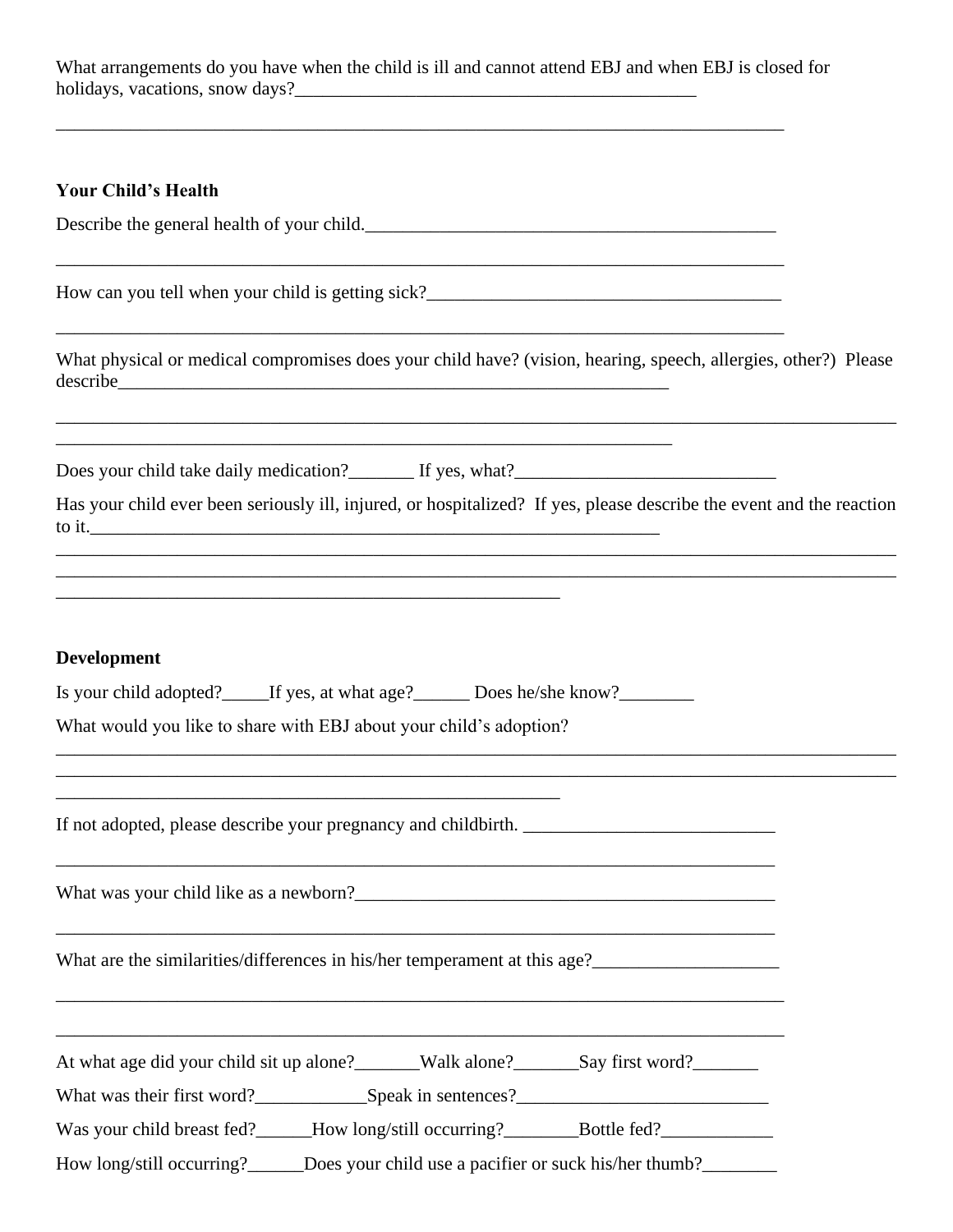| Are there questions or concerns you have regarding your child's development?                                                                                                                                                     |  |
|----------------------------------------------------------------------------------------------------------------------------------------------------------------------------------------------------------------------------------|--|
| Do you consider your child a good eater?________What foods does he/she like?___________                                                                                                                                          |  |
|                                                                                                                                                                                                                                  |  |
| How old was your child when cow's milk was introduced?<br>Solid food?  Solid food?  Solid food?  Solid food?  Solid food?  Solid food?  Solid food?  Solid food?  Solid food?  Solid food?  Solid food?  Solid food?  Solid food |  |
|                                                                                                                                                                                                                                  |  |
|                                                                                                                                                                                                                                  |  |
|                                                                                                                                                                                                                                  |  |
|                                                                                                                                                                                                                                  |  |
| <u> 1989 - Johann Stoff, deutscher Stoff, der Stoff, der Stoff, der Stoff, der Stoff, der Stoff, der Stoff, der S</u>                                                                                                            |  |
| What is your child's napping schedule? When, where and for how long?                                                                                                                                                             |  |
|                                                                                                                                                                                                                                  |  |
| ,我们也不会有什么。""我们的人,我们也不会有什么?""我们的人,我们也不会有什么?""我们的人,我们也不会有什么?""我们的人,我们也不会有什么?""我们的人                                                                                                                                                 |  |
|                                                                                                                                                                                                                                  |  |
|                                                                                                                                                                                                                                  |  |
|                                                                                                                                                                                                                                  |  |
| Where does your child settle down to sleep? Alone? With help? Please describe.                                                                                                                                                   |  |
|                                                                                                                                                                                                                                  |  |
| <u> 1989 - Johann Harry Harry Harry Harry Harry Harry Harry Harry Harry Harry Harry Harry Harry Harry Harry Harry</u>                                                                                                            |  |
|                                                                                                                                                                                                                                  |  |
|                                                                                                                                                                                                                                  |  |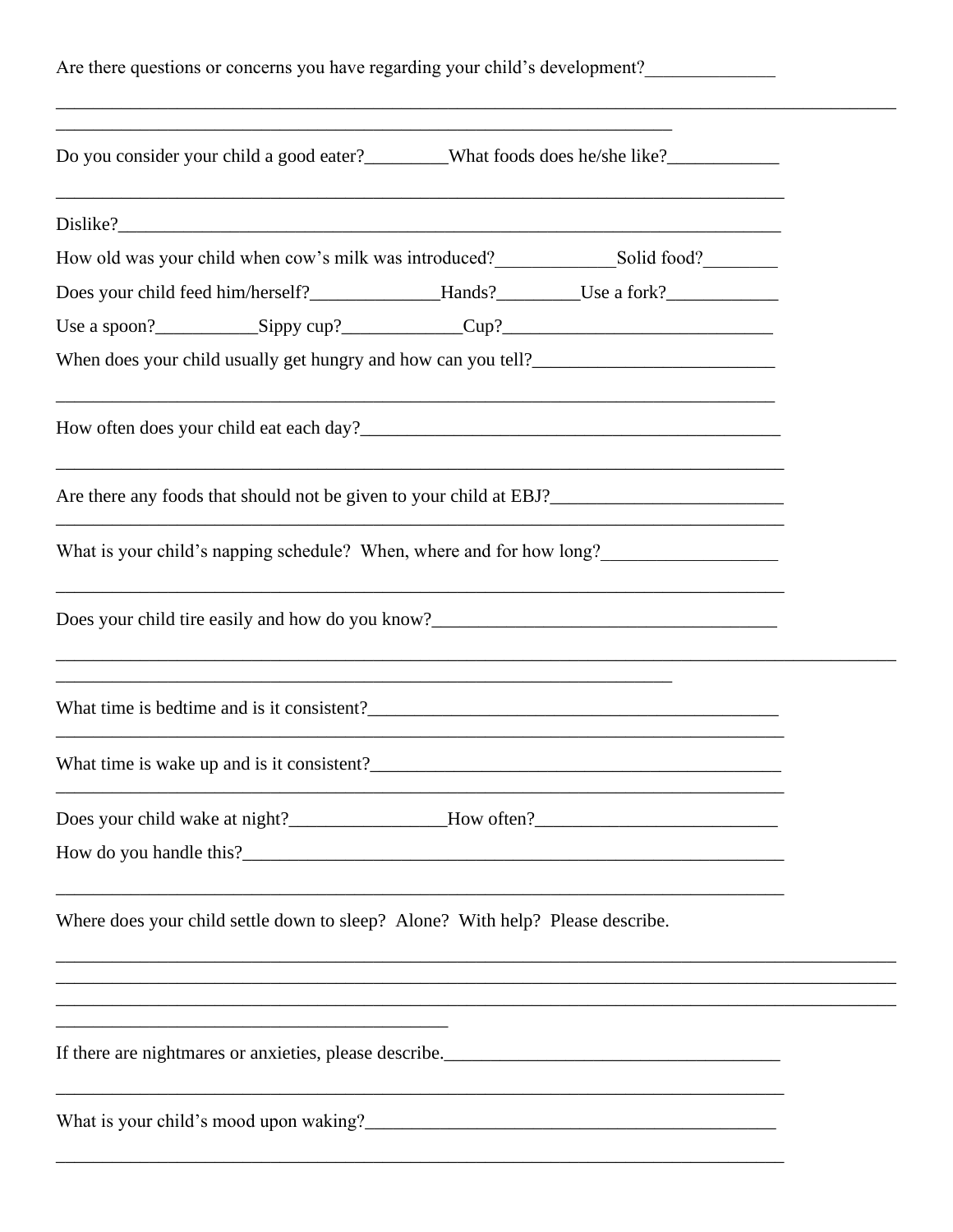| Reminding?________________Does your child use a potty chair or seat on toilet?_____________________                                                                                                                                                   |  |
|-------------------------------------------------------------------------------------------------------------------------------------------------------------------------------------------------------------------------------------------------------|--|
| Please describe your child's attitude toward toileting and his/her independence in respect to<br>,我们也不能在这里的时候,我们也不能在这里的时候,我们也不能会在这里的时候,我们也不能会在这里的时候,我们也不能会在这里的时候,我们也不能会在这里的时候,我们也不                                                                    |  |
| Discipline practices and behavior management techniques are discussed prior to initial enrollment so that parents are informed and in agreement as to show mutual<br>support for helping a child manage his or her interactions in social situations. |  |
|                                                                                                                                                                                                                                                       |  |
|                                                                                                                                                                                                                                                       |  |
| How does your child respond to discipline?<br><u>Letter and the spondard control of the spondard control of the spondard control of the spondard control of the spondard control of the spondard control of the spondard control o</u>                |  |
| ,我们也不能在这里的时候,我们也不能在这里的时候,我们也不能会在这里的时候,我们也不能会在这里的时候,我们也不能会在这里的时候,我们也不能会在这里的时候,我们也不                                                                                                                                                                     |  |
| ,我们也不会有什么。""我们的人,我们也不会有什么?""我们的人,我们也不会有什么?""我们的人,我们也不会有什么?""我们的人,我们也不会有什么?""我们的人                                                                                                                                                                      |  |
|                                                                                                                                                                                                                                                       |  |
| What kind of situations are most upsetting or frustrating for your child?___________________________                                                                                                                                                  |  |
|                                                                                                                                                                                                                                                       |  |
|                                                                                                                                                                                                                                                       |  |
| Do you expect any major changes (other than enrolling in EBJ) in the next year? Please describe                                                                                                                                                       |  |

\_\_\_\_\_\_\_\_\_\_\_\_\_\_\_\_\_\_\_\_\_\_\_\_\_\_\_\_\_\_\_\_\_\_\_\_\_\_\_\_\_\_\_\_\_\_\_\_\_\_\_\_\_\_\_\_\_\_\_\_\_\_\_\_\_\_\_\_\_\_\_\_\_\_\_\_\_\_\_\_\_\_\_\_\_\_\_\_\_\_

\_\_\_\_\_\_\_\_\_\_\_\_\_\_\_\_\_\_\_\_\_\_\_\_\_\_\_\_\_\_\_\_\_\_\_\_\_\_\_\_\_\_\_\_\_\_\_\_\_\_\_\_\_\_